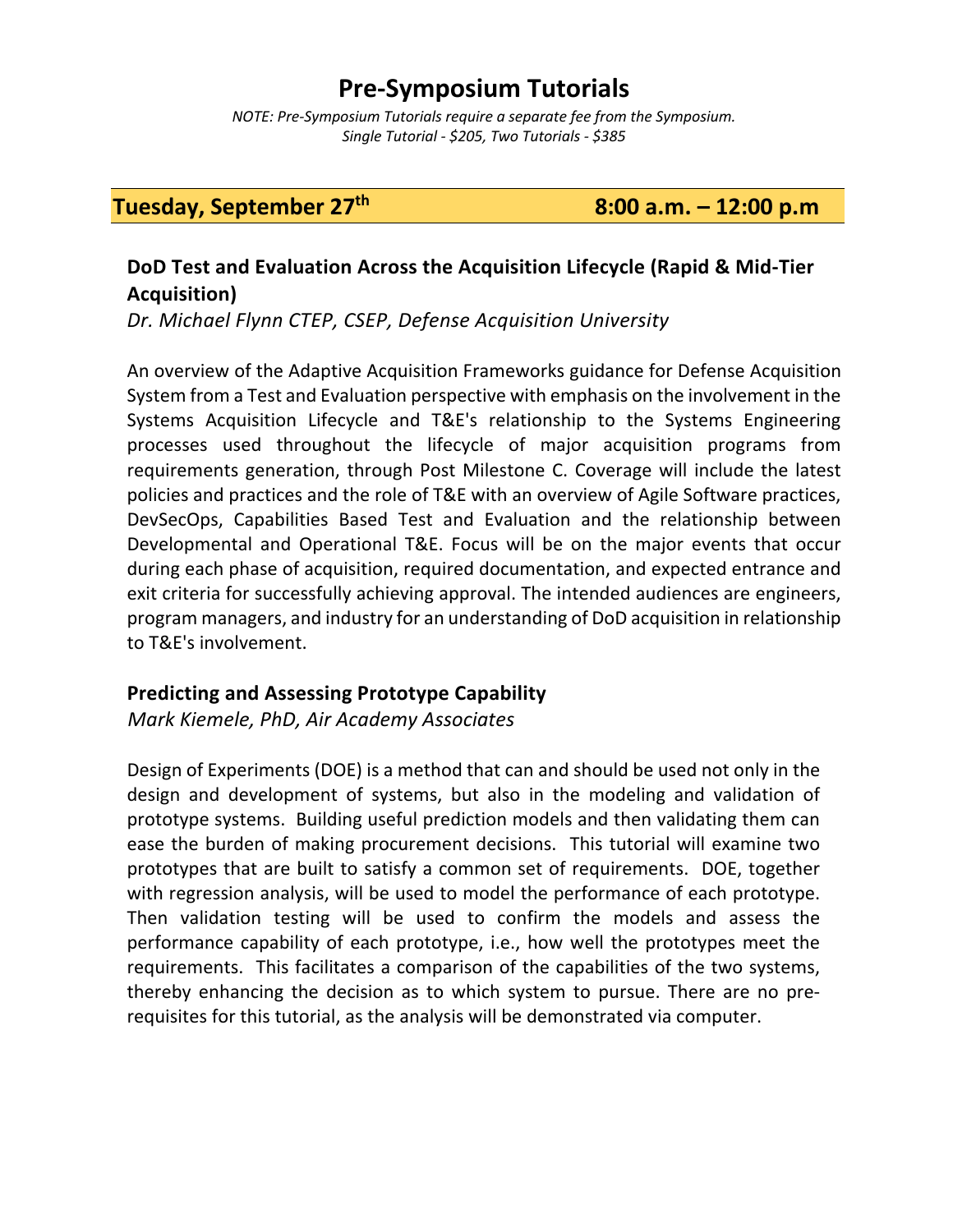#### **T&E as a Part of Agile Development**

 *Robin Poston, PhD - System Testing Excellence Program, University of Memphis, and Wayne Dumais - Deputy T&E, Department of Homeland Security (DHS)*

To discuss T&E in support of agile development, we need to explore the sequence of the evolution of the agile methods, rationale for the application of different methods, compare traditional and agile software development approaches, discuss research conclusions regarding the agile method's impact on software performance, review benefits and challenges of agile, and appreciate the fit of agile methods with Systems Acquisition Life Cycle. Furthermore, in this tutorial we will also discuss when to use agile, the role of the tester on agile projects, and various kinds of testing applicable to agile software developments.

**Tuesday, September 27th 1:00 p.m. – 5:00 p.m.**

## **Incorporating T&E into Acquisition Contracts "Shift All the Way to the Left"**

*Terry Murphy, Deputy Director, Office of Test & Evaluation, Department of Homeland Security (DHS)*

So you're a Test and Evaluation Manager (or Key Leader) of a program and you and your T&E working group have just finalized the programs T&E Master Plan. Looks like you've accomplished all the pertinent tasks for T&E and ready for execution. Right? Not so fast, have you ever heard the term if it's not written into the contract it probably won't happen? To many of our T&E professionals are steeped in technical expertise and key on development of sound well defined T&E plans, but all too often they lack program management broness to understand they've missed critical steps. That being said, has the T&E manager coordinated with their programs contracting officer, contract specialist and or contracting officer's representative? Probably not.

This tutorial will provide the T&E professional an overview and process for inclusion of T&E equites into the acquisition contracting artifacts. The goal of this tutorial is not to make T&E professionals contract experts, but rather provide them a keen understanding of their "Key" role, responsibilities, processes, and as key players within this process ensure T&E equities are included within acquisition contracts.

The main focus will leverage the initial procurement notice released to industry per Federal Acquisition Regulation (FAR) Part 15, the Request for Proposal (RFP). Topics will include:

- Request for Proposal background and content
- Detailed overview of each RFP Part and Section with discussion on inclusion of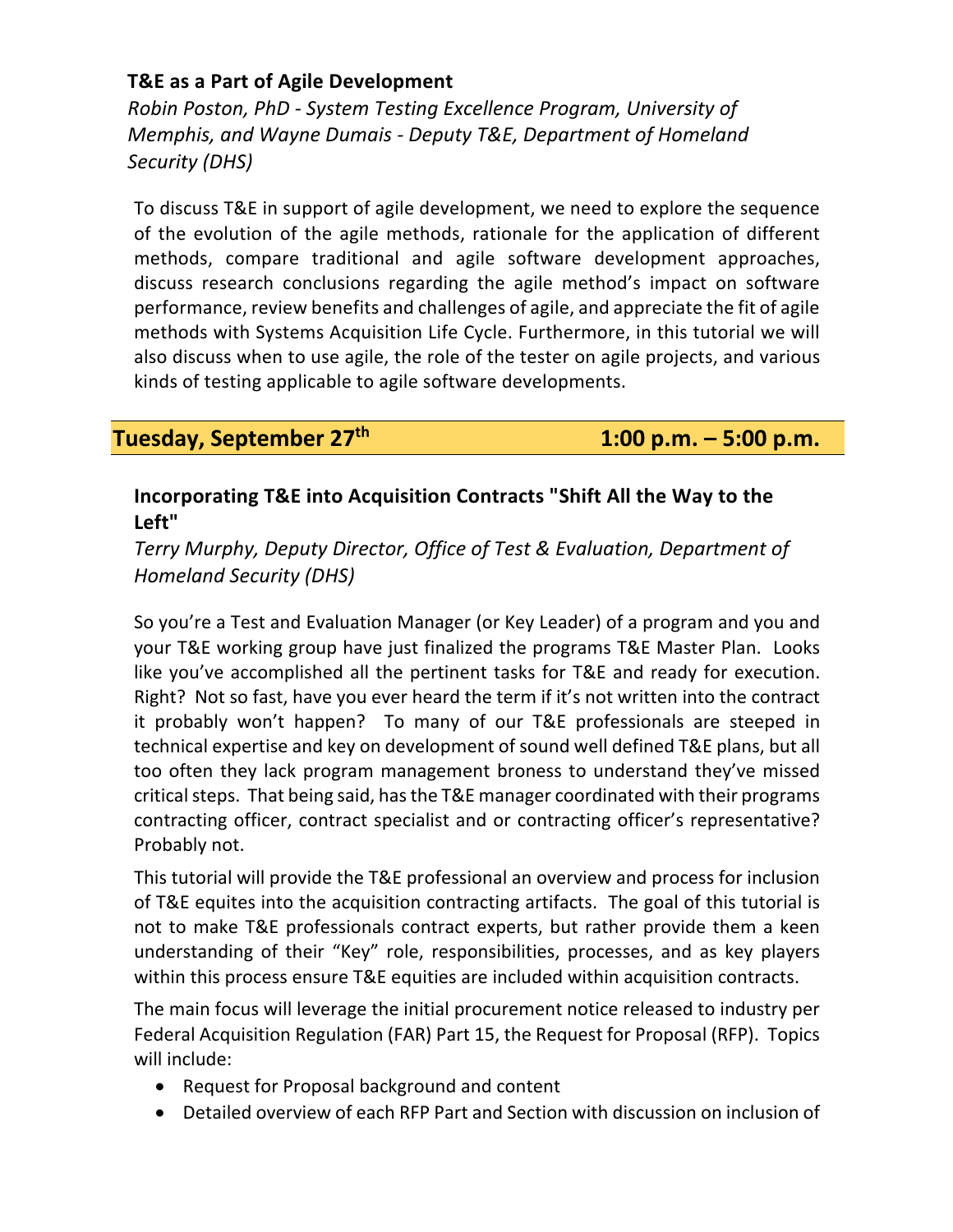T&E equites based on lessons with examples

• Discussion on the Statement of Work (SOW) and or Statement of Objectives (SOO) - Differences, purposes, and how the T&E professionals assist in the development

It is critical that our T&E professionals have a full understanding of their "Key" role within the program contract development process. Without the T&E professional working side-by-side the contracting Team there are NO guarantees that T&E equities will be clearly articulated and communicated within the contracting documents. The T&E professional is the key to ensuring that T&E is accurately, effectively, and with clarity included within the program contract actions, thereby reducing:

- Confusion
- Miss-interruptions
- Unclear requirements

There is a gap for our T&E professionals within this area of knowledge, and it's for that reason, this tutorial is recommended.

## **Security, Orchestration, Automation and Response (SOAR) - Big Data Analytic, Cyber Playbooks, Human Interface**

*Vivian Richards, Splunk*

Alert Fatigue, juggling too many security tools, limited talent pool. These are three critical problems that can burden even the most committed security operations team. What if there was a way to automate detection, investigation, and response? Using a Security Orchestration, Automation and Response tool like Splunk SOAR can help you respond to security threats faster and decrease your average time to detect, investigate, and remediate malware.

By automating repetitive security tasks, like alert triage, Splunk SOAR can help you work smarter and focus on mission-critical tasks. Splunk SOAR technology integrates with your existing security tools to make them work better together and can help you get the most out of your current security investments and strengthen your overall security posture.

Automating a majority of that security workload with automated playbooks means your team doesn't have to do it manually. This frees up time for your team to focus on other mission critical tasks. In short, your team can do more with the people you already have.

In this session, we will discuss how automation can help a security team establish better standard operating procedures to help the team be more effective using builtin case management to apply more operational rigor around security processes.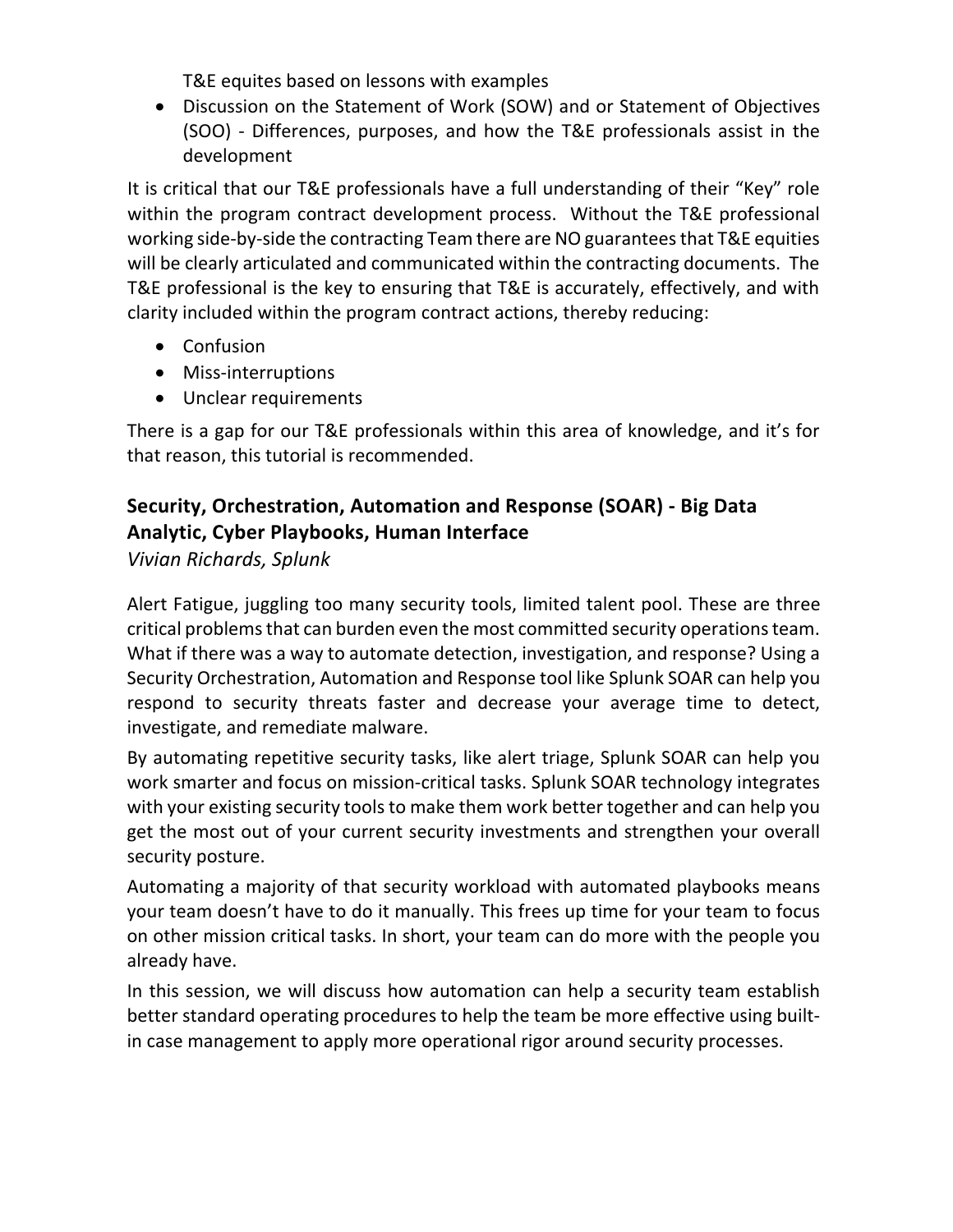#### **Think Like an Adversary**

*Elly Millar, Defense Acquisition University, Cybersecurity Professor*

Cyber threat landscape is constantly evolving. Organizations continue to expand their digital edge, heavily relying on mobile and Internet-of-Things (IoT) devices. COVID-19 also accelerated digital transformation and cloud adoption as millions of employees were forced to work from home. People working remotely has opened up new avenues for cyber threat actors to target both individuals and organizations all the while making it more challenging for local Information Technology (IT) staff to have visibility and control over the organization's assets. Increase in collaboration across industries and academia also contribute to the attack surface growth due to the unknown nested third party relationships. Cybersecurity issues are a day-to-day challenge for healthcare, financial, manufacturing, government and other sectors. Every communication path represents a risk and traditional method to secure the IT infrastructures do not work effectively on new modern attack surfaces. Additionally, decreasing costs of computation and data storage make it extremely easy for the cyber threat actors to adapt quickly and become more innovative in their attacks. Cybersecurity challenges are daunting, but instead of throwing in the towel, start to think like an adversary to implement proactive and effective cybersecurity measures. This tutorial will lead the audience with limited background in cybersecurity to understand the concept of cyber threat intelligence starting with the cybersecurity trends, cyber threat terminologies and concepts including attack surface characterization. Additionally, the tutorial will introduce the audience to the Department of Defense Cyber Table Top (CTT) methodology including a CTT Lite exercise to better understand the adversarial perspectives. Knowledge gained from the tutorial will help build a foundation for those with limited to no cybersecurity experiences, but also beneficial to any cybersecurity professionals looking to apply threat engineering and/or threat based cyber testing with an ultimate goal of achieving organizational (or program's) operational resiliency.

#### **TRMC Solutions for Overcoming Challenges in Distributed T&E**

*Gene Hudgins, JMETC/TENA, KBR*

The Test and Training Enabling Architecture (TENA) was developed as a DoD CTEIP project to enable interoperability among ranges, facilities, and simulations in a timely and cost-efficient manner, as well as to foster reuse of range assets and future software systems. TENA provides for real-time software system interoperability, as well as interfaces to existing range assets, C4ISR systems, and simulations. TENA, selected for use in JMETC events, is well-designed for its role in prototyping demonstrations and distributed testing.

Established in 2006 under the TRMC, JMETC provides readily-available connectivity to the Services' distributed test capabilities and simulations. JMETC also provides